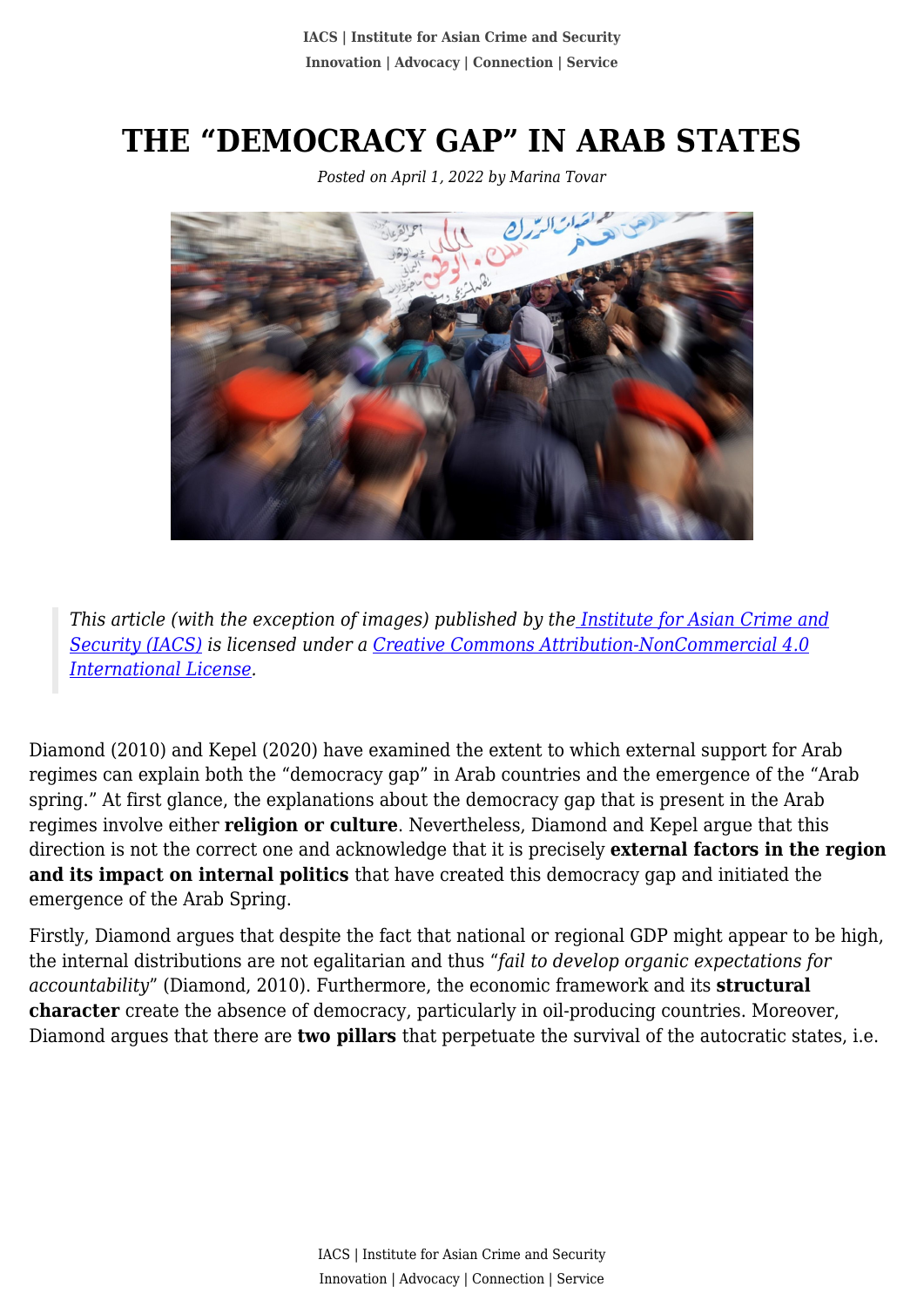**representation** – which are limited and often are non-existent. the "*mukhabarat*" the apparatus of coercion of the state (the police) and the **mechanisms of**

Acknowledging that the Arab States have an unequal economic structure, what allows survival is the fact that they all have similar mechanisms and a standard "*regime type.*" In fact, most of the countries present in the area **reinforce this model and support each other's governmental practices.** Not only that, but another two external factors clearly perpetuate this according to Diamond. These are, on the one hand, the **Arab-Israeli conflict,** which allows the citizens from other Arab countries to focus on what happens abroad and not realize what happens inside their borders. On the other hand, and in line with the aforementioned, it is precisely the **Arab States themselves** that are a *"reinforcing legitimation of their regime types and methods*" (Diamond, 2010). Unfortunately, this has translated into the lack of diffusion of democracy into and across the region.

On top of that, it is believed that the **concept of democracy** that was promoted during the "Arab spring," greatly connects with the "*democracy gap*" in the sense that the advocates believed that it runs "*counter to the Islamist cannon*" (Kepel, 2020) where traditionally the possibility of democracy based on popular sovereignty was **inexistent**. Thus, the fact that there has been an absence of the spread of democracy in the region, together with governmental repression and the **lack of political accountability** in every country and these practices being reinforced by other nations in the region, that had led to the rise of the "Arab Spring" movement.

Kepel argues that once **the Arab Spring** rose and the citizens "*collaborated in pulling down the regime*" (Kepel, 2020) and coupled with weak internal social dynamics, this eventually led to the preliminary victory of the movement. Nevertheless, again the "unification factor" that legitimizes the regime type observed in the region resulted in a considerable number of these regimes deciding to *"engage the revolutionary forces politically, financially or militarily to either support or repress them* " (Kepel, 2020).

Finally, the coordination, on the one hand, the development of **regime type, political mechanisms** that either loosen or strengthen to "regulate" the internal politics and, on the other hand, the fact that there are **no democracies consolidated** in the Arab region, makes the likelihood of the appearance of democracy very low. Not only that, but the most relevant factor to take into account relies on how **the respective Arab state agrees to repress or support them** in order to make sure that their "*authoritarian regime types*" survive. The existence of the "*democracy gap*" should now better explain the need for and the emergence of the "Arab Spring" movement.

## *Bibliography*

Diamond, L. (2010). Democracy's Past and Future: Why Are There No Arab Democracies?. *Journal of*